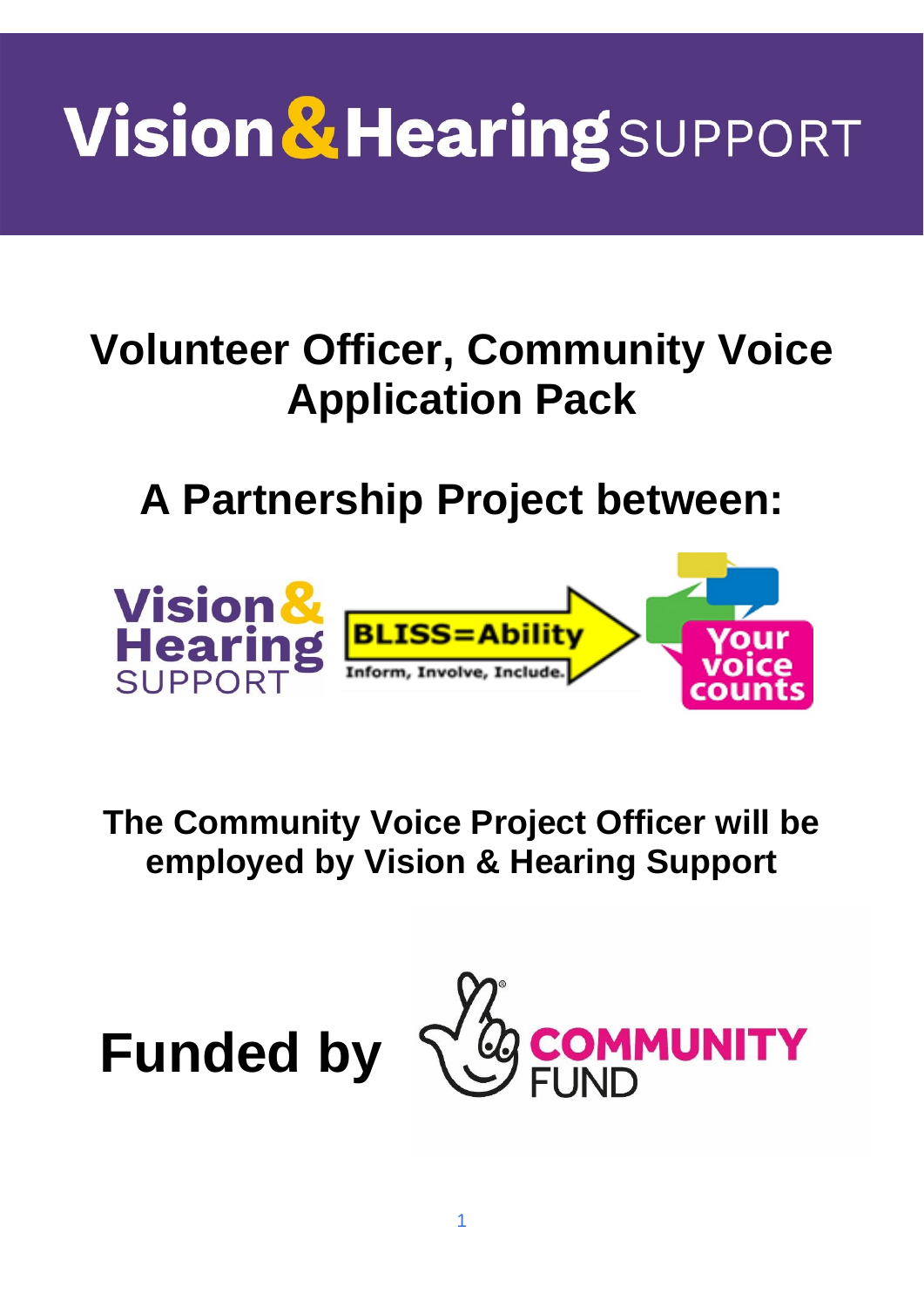### **About Us**

#### **Our Vision**

A vision and hearing loss community that is **informed**, **empowered** and **resilient**.

#### **Our Mission**

- 1. **Empower** our community by giving them the tools they need to live independently and make positive decisions.
- 2. Help our community overcome adversity by increasing **resilience** and wellbeing.
- 3. Ensure our community are **informed** by providing first class information, advice and guidance.
- 4. **Influence** positive change locally, regionally and nationally for our community through strong stakeholder and relationship management.

#### **Our Values**

#### **Supportive**

We respond and adapt to the needs of the Vision and Hearing loss community. We respect and value all our community equally. We are committed to working together to achieve shared goals.

#### **Trustworthy**

We are accountable. We are open and honest in our approach. We are reliable, act with integrity and do what it takes to support those in need.

#### **Caring**

We are friendly and warm. We take time to listen and promote inclusivity. We treat everyone with dignity and respect.

#### **Professional**

We are passionate and strive to be the best. We actively seek new ideas and innovation to bring about positive change. We rely on evidence to make our decisions. We challenge ourselves to be bold and resourceful. We are determined in the face of adversity*.* 

#IAmConfident



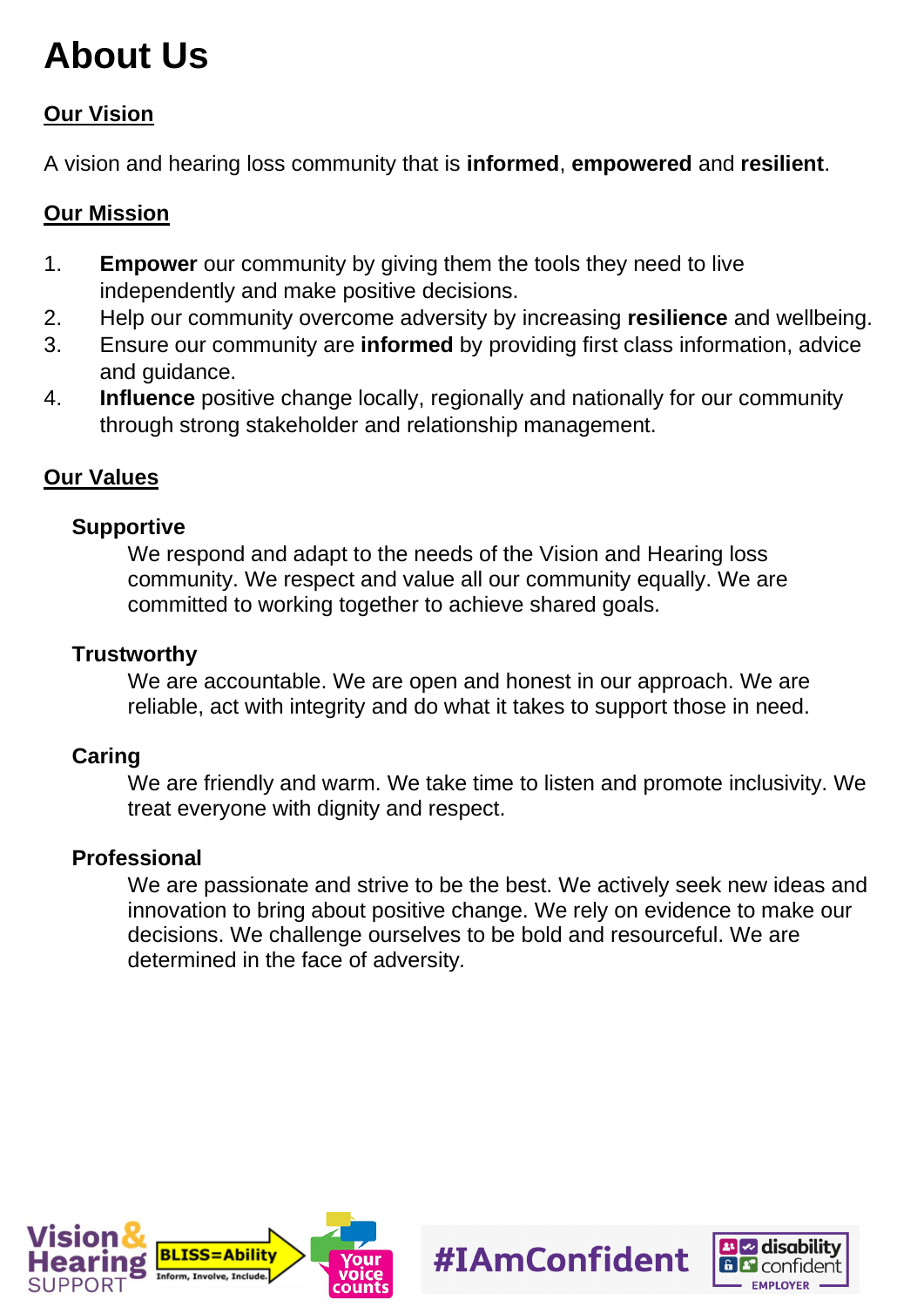#### **Volunteer Officer**

Vision and Hearing Support delivers a range of activities and services to support those living with sensory impairment in Gateshead and South Tyneside.

VHS has secured funding from the National Lottery Community Fund to deliver a network of activity, led by service users and supported by Community Voice Officers and Volunteers. The project has been funded for two years and is a Partnership between VHS, Your Voice Counts and BlissAbility.

The Volunteer Officer will play an integral role across the Partnership to recruit, induct and manage volunteers to support the development of a variety of community activity. The project will host three Community Voice Officers, one in each organisation, who will form a collaborative network. The project and staff team will be managed by the Project Coordinator.

The Volunteer Officer will develop and implement a recruitment drive for volunteers across the partnership. You will produce a targeted induction plan that includes personal objectives, outcomes and training for the volunteers. You will target volunteer recruitment to meet the needs of the activities and ensure skills are aligned. The Volunteer Officer will work with the project team to develop a sustainability plan for each activity, supporting Volunteers to take a leading role in the future delivery.

The Volunteer Officer will work across Gateshead and South Tyneside and collaboratively with the Partner organisations. The role will work closely with colleagues from the Project and the wider Charity to enable us to meet the funding and organisational outcomes.

**We are committed to safeguarding children and vulnerable adults. The successful applicant will be required to undertake an enhanced criminal record check and proof of identity will be required.**

**You can find an application form at [www.visionandhearingsupport.org.uk](http://www.visionandhearingsupport.org.uk/)**

or you can telephone Vision & Hearing Support on 0191 4785959;

or you can email **[contactus@visionandhearingsupport.org.uk](mailto:contactus@visionandhearingsupport.org.uk)** (Please ensure you include the Job title within the subject heading).

If you need the form or pack in an alternative format, please let us know.

For an informal discussion about the job please email Carol McAllister, Operations Manager, [carol.mcallister@visionandhearingsupport.org.uk](mailto:carol.mcallister@visionandhearingsupport.org.uk)

#IAmConfident

#### **Closing date for applications is: 9:00 am Monday 20th June 2022**



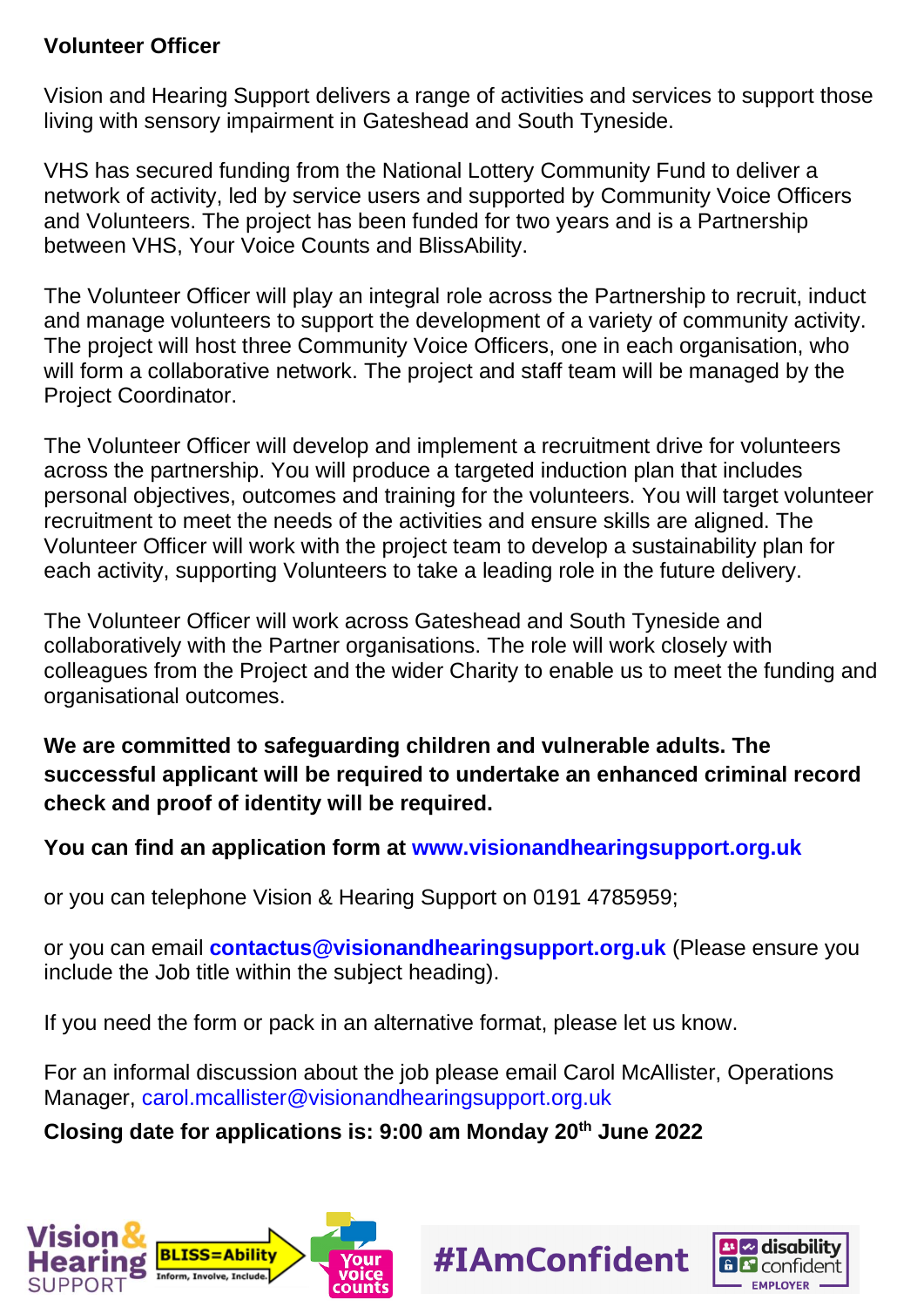#### **JOB DESCRIPTION**

| <b>Job Title:</b>       | <b>Volunteer Officer</b>   |
|-------------------------|----------------------------|
| <b>Responsible to:</b>  | <b>Project Coordinator</b> |
| <b>Responsible for:</b> | Volunteers                 |
| Location:               | Gateshead/South Tyneside   |
| <b>Hours:</b>           | 21 hours per week          |
| Salary:                 | £19,700 FTE                |
|                         |                            |

#### **Function**

The Volunteer Officer will be responsible for a Team of community-based volunteers. The role of the volunteers is to support a network of activities targeted to reduce isolation and loneliness whilst increasing skills, confidence and resilience among beneficiaries.

#### **Main Tasks**

#### **Partnership & Collaborative Working**

- 1. To establish a good working relationship with the Community Voice Officers within Vision & Hearing Support, BlissAbility and Your Voice Counts and support the whole project Team as it is established.
- 2. To support individuals and encourage volunteering across the different groups represented by the Partnership.
- 3. To establish excellent relationships with potential volunteers, existing local community networks and other community services.
- 4. To work with the Community Voice Officers and partners to support the delivery of network activity.

#### **Recruitment, Development and Supervision**

5. To prepare specific volunteer role descriptions to harness the skills of volunteers to meet the needs and aspirations of the beneficiaries

#IAmConfident

6. Working at a grass roots level with a targeted campaign, you will engage and recruit potential volunteers into a variety of roles across the Partnership.



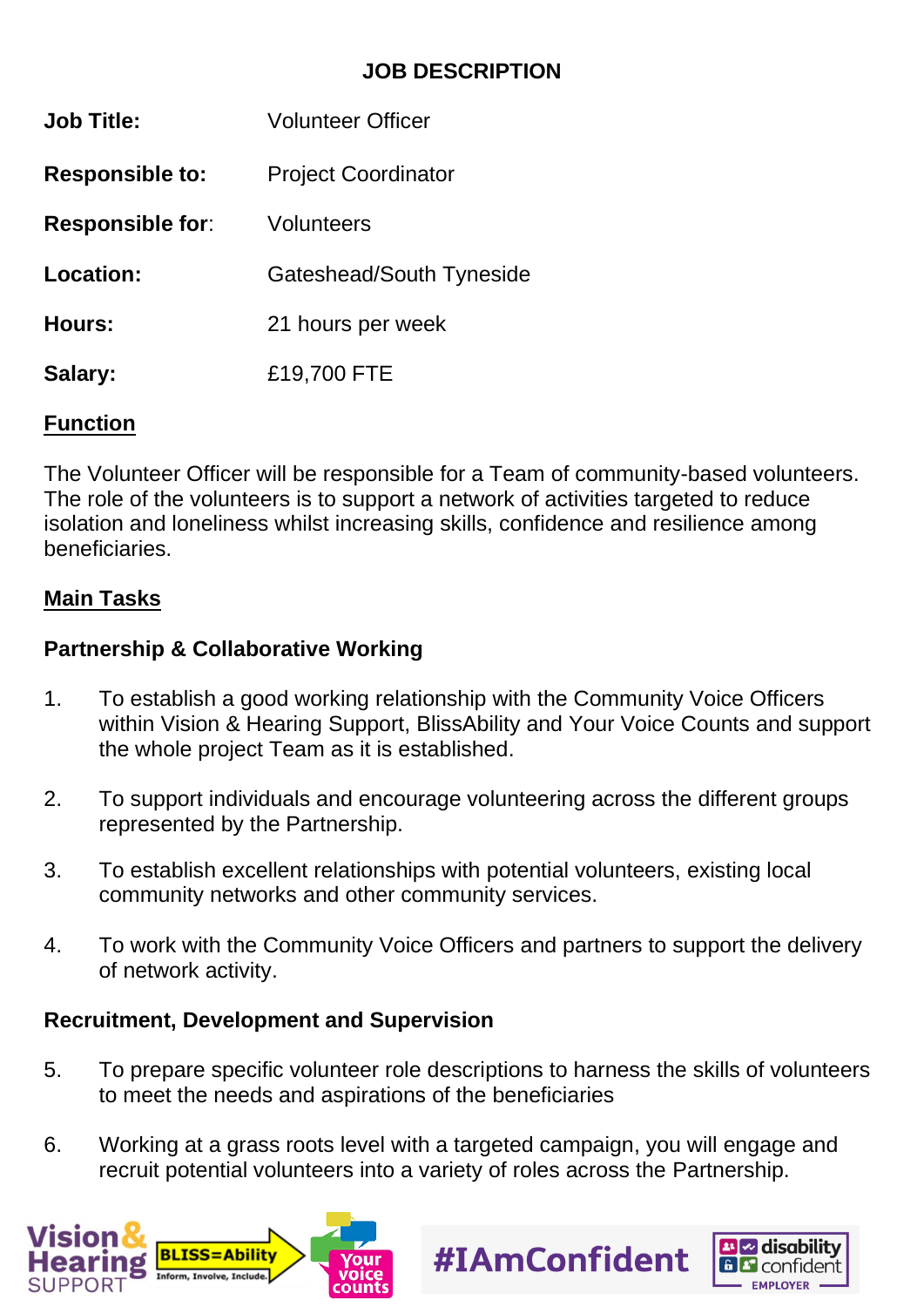- 7. You will develop a robust volunteer induction programme ensuring legislation compliance and safer recruitment practices.
- 8. You will maintain excellent communication and feedback with the volunteers through a range of mechanisms including formal meetings and informal events, training and workshops.
- 9. Provide job match support for volunteer roles and be the first point of contact for all volunteers throughout their engagement.

#### **Evaluation and Reporting**

- 10. To provide monthly performance reports to the Community Voice Coordinator
- 11. To record outcomes and outputs on a regular basis through Charity Log and produce case studies and information for publicity materials
- 12. To continuously review progress and adapt delivery approaches to ensure the project's success
- 13. To collaborate with the Project Evaluators through the lifetime of the project, contributing and responding to the findings of the evaluations.
- 14. To record and submit financial records of all volunteer expenses and payments made in relation to volunteer activities.

#### **General Activity**

- 15. To liaise with, promote and support the Partnership's range of services and signpost to other relevant services as appropriate.
- 16. To ensure all service user information is accurately captured and maintained in line with GDPR.
- 17. To promote the Partnerships services in conjunction with the respective business plans.
- 18. Attend team meetings and training relevant to the post and statutory requirements
- 19. To represent the organisation effectively to external organisations and to participate as required in local, regional and national events.
- 20. To work as an effective member of the VHS team, contributing to all aspects of development, innovation and engagement, as may reasonably be required taking account of the nature and scope of the duties of this position. The staff team is

#IAmConfident



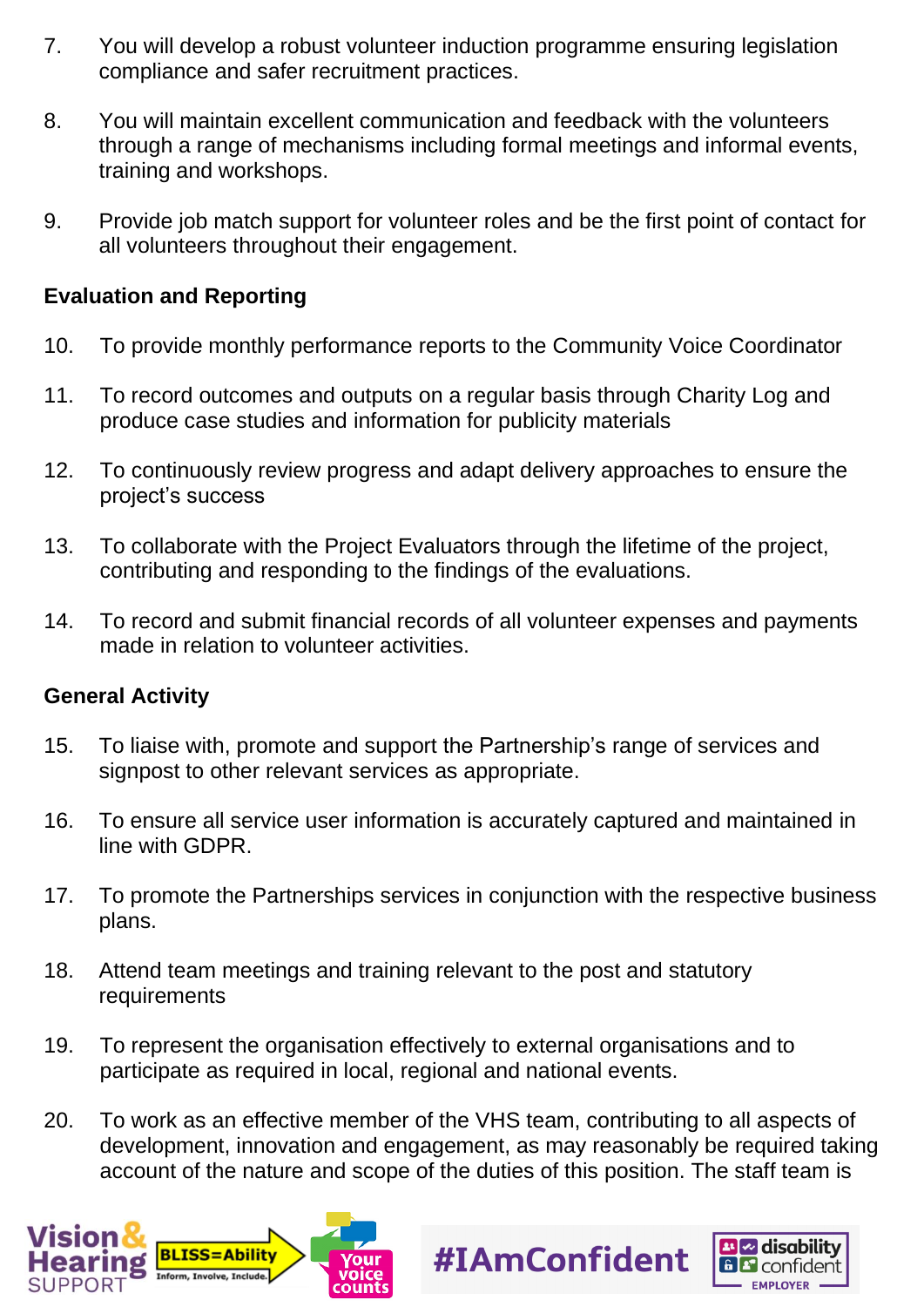structured to enable team members to work cross functionally depending on experience and skillset even if their primary assignment is not to that area.

- 21. It is a requirement of all staff that they:
	- Work to support the values of the charity. These promote respect of service users recognising their skills and entitlement to choice, dignity and independence.
	- Work positively in support of the principles outlined in the organisation's Equality and Diversity Policy.
	- Assist in maintaining a safe working environment by attending training in basic and specialist health and safety as necessary, both on appointment and as changes in duties and the law require and to follow the requirements of the VHS Health and Safety at Work policy and any local codes of safe working practices.
	- Comply with the requirement of the charity's employment policies and procedures.

#### **Special Requirements**

The post will involve often working without direct supervision, occasional lone working and some working out of normal office hours.

A willingness to work in an environment with Guide Dogs is essential.

The role will be delivered in a variety of locations, including service users' homes, places of work, local community etc, therefore a driving licence, access to a vehicle for work purposes and willingness to travel is required.

**We are a Committed to safeguarding children and vulnerable adults. The successful applicant will be required to undertake an enhanced criminal record check and proof of identity will be required.**

#IAmConfident